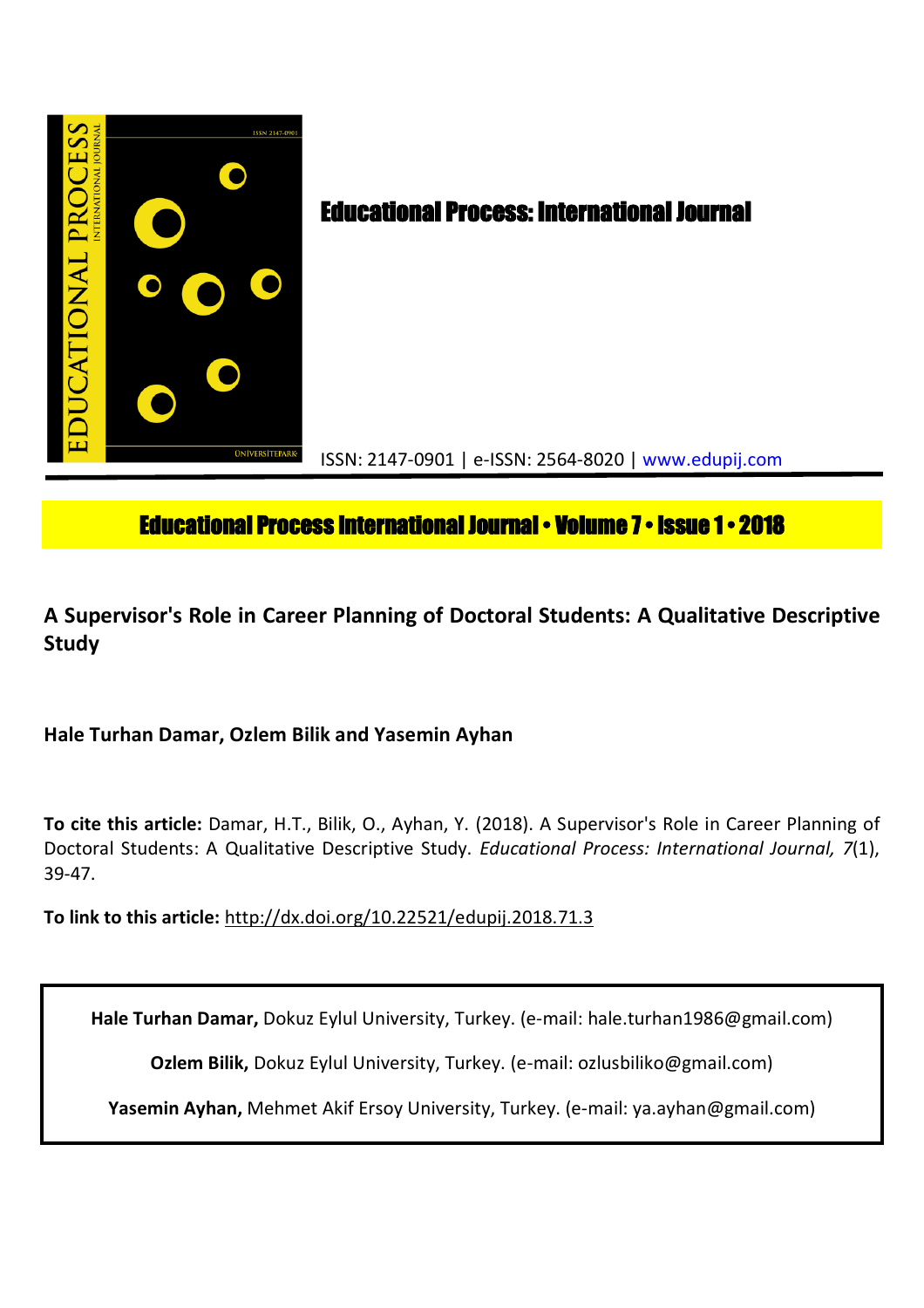## **A Supervisor's Role in Career Planning of Doctoral Students: A Qualitative Descriptive Study**

## HALE TURHAN DAMAR, OZLEM BILIK and YASEMIN AYHAN

## **Abstract**

The aim of this study is to reveal the experiences of doctoral students with their supervisors in planning their careers. A qualitative descriptive study was conducted at an Institute of Health Sciences in Turkey. A total of 16 doctoral students were interviewed in-depth (eight studied nursing, two studied biomechanics, three studied biochemistry, and three studied histology). Five themes were identified from the collected data: Satisfaction with Supervisor, Supervisor = God, Supervisor Inadequacy, Students with No Demands, and National and Institutional Obstacles. The findings of the study suggested that students have to continue their careers as academicians, and are aware that career planning is limited to participating in academic congresses, writing articles, and preparing research projects. The students stated that they do not demand anything from their supervisors with regards to planning their careers. This is related to students and supervisors having insufficient knowledge on this issue, and supervisors inadequate cooperation with the sector/industry.

**Keywords:** doctoral students, supervisors, career planning, qualitative research.



**Tef** DOI: 10.22521/edupij.2018.71.3

………………………………………........….....………………………………...……………

EDUPIJ • ISSN 2147-0901 • e-ISSN 2564-8020 Copyright © 2018 by ÜNİVERSİTEPARK edupij.com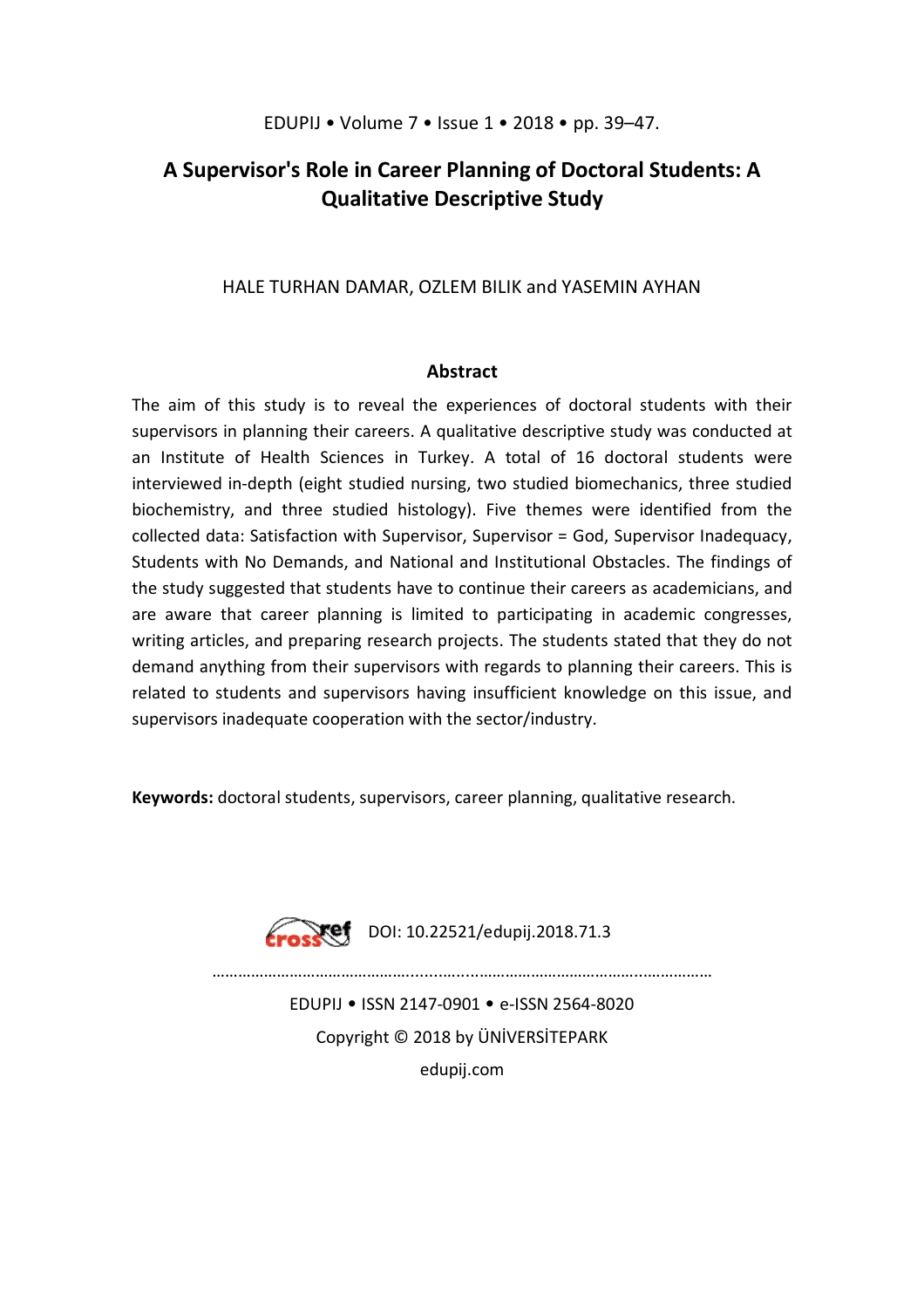### **Introduction**

A doctoral degree is a significant educational milestone that represents a contribution to science for a country in various ways, including raising future scientists to improve technology (Yükseköğretim Kurulu Başkanlığı [YÖK; Turkish Council of Higher Education], 2016). With the technological developments of the past 10 years, the status of higher education has significantly improved, and the number of students graduating from doctoral programs is increasing. While the rate of people graduating from doctoral programs is 1% in Eastern and Central European countries in 2006, this rate is higher in Western European countries. For example, this rate is found to be 3.4% in Switzerland. In 2009, approximately 213,000 students newly enrolled in doctoral programs across all OECD countries; representing a 38% increase over the 154,000 total of doctoral graduates in 2000 (Auriol, Misu, & Freeman, 2013).

Regarding the future careers of doctoral students, there are various opportunities they can pursue following completion of their formal education. These include options to work as an academic researcher and lecturer (academician), working in government, or the private sector (Austin & Alberts, 2012). They can also enroll in post-doctoral programs to continue their studies. Even though a doctoral degree is regarded as a requirement for academic positions, more than half of doctoral graduates work in different fields due to the reality of limited opportunities in higher education (Barnacle & Dall Alba, 2011). Approximately 40 years ago, the majority doctoral graduates worked in the education sector, where nowadays, people with a doctoral degree are working in various fields (Auriol et al., 2013; Austin & Alberts, 2012). Students studying in the doctoral programs of chemistry and physics attempt to work in the private sector and improve their work placements after graduation, but the doctoral students of health sciences tend to work as faculty researchers or lecturers (Sauermann & Roach, 2012). A study conducted in health sciences in Slovenia indicated that many students studying in doctoral programs chose to work as researchers in the academiceducational sector (Arsenjuk & Vidmar, 2015). Only 7.8% of graduates from doctoral programs in health sciences work in the industrial sector (MIT Global Education and Career Development, 2015). Students who completed their doctoral programs in health sciences should work more in the industrial sector. Doctoral students are the core elements between education and industry, and help promote competition within the industry. Students are positively affected by cooperation between industry and universities. In another study, doctoral students stated that they were very satisfied to work within industry; and that thesis supervisors and doctoral students were both included in this cooperation (Kolmos, Kofoed, & Du, 2010). Enders (2004) suggested that the careers of doctoral students were enhanced in the industry as a result of their close relationship with their supervisor, and that the information transfer took place perfectly (Enders, 2004).

Internal and external factors affect how doctoral students studying in health sciences plan their careers. While internal factors include the motivation and experiences of the student with their supervisor, external factors include their workload, source and education. These factors are interrelated and interactive (Boehe, 2016). One of the most significant duties of the supervisors in doctoral programs is to ensure that students maintain their doctoral education. In order to do this, the supervisors should provide both technical and emotional support to their students (Kandiko & Kinchin, 2012). Hobin, Clifford, Dunn, Rich, and Justement (2014) stated that a positive relationship between doctoral students and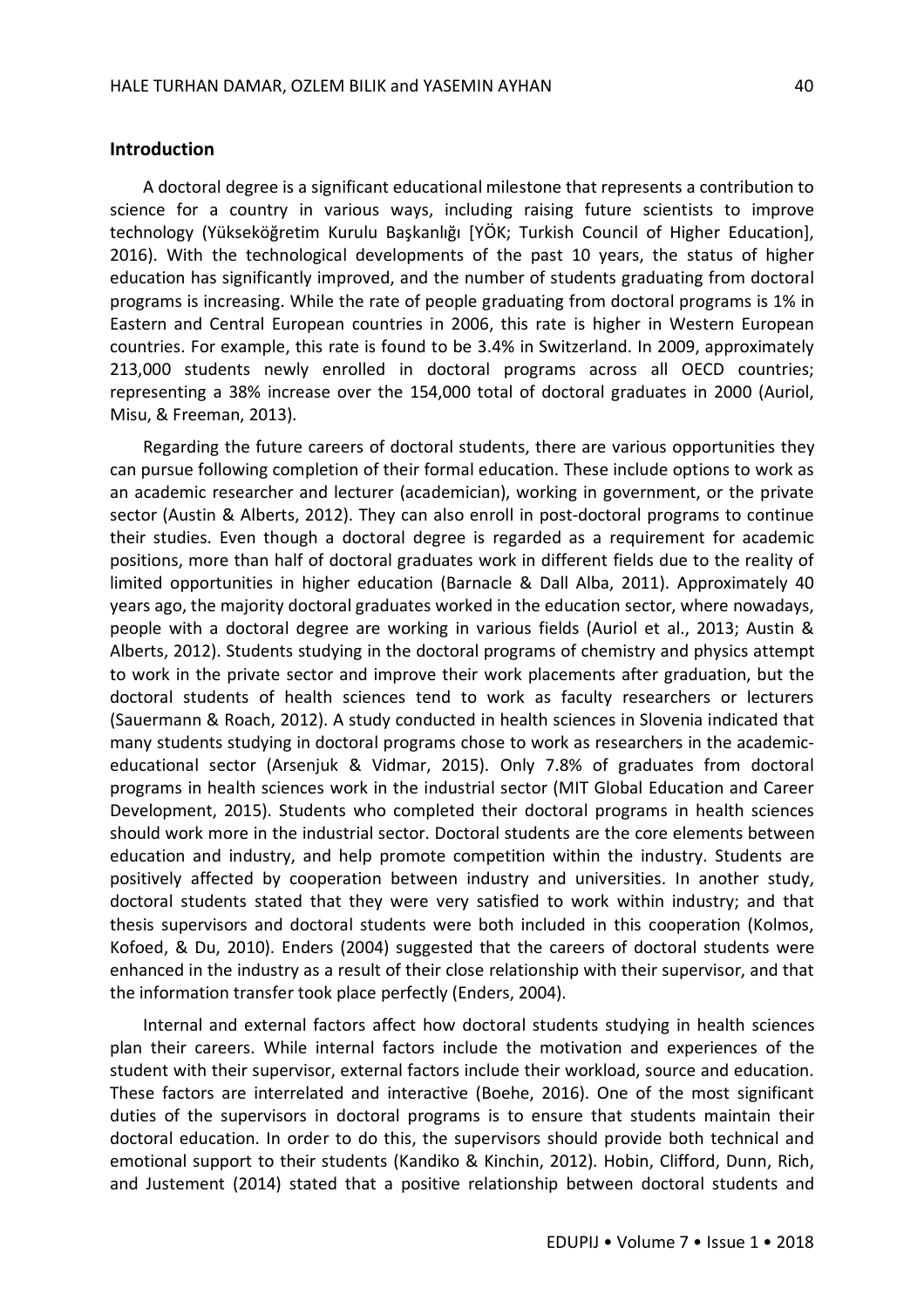their supervisors constitutes the basis for the success of doctoral education and of the careers their students follow post-graduation (Hobin et al., 2014). It is highlighted that the supervisor should provide heterogeneous career planning for their students in helping them plan their careers. However, supervisors are mostly unsuccessful in generating nonacademic career opportunities (Sauermann & Roach, 2012), with academic position options more available to the doctoral students. People with a PhD degree make efforts to find an academic position for themselves since they are not guided in planning a non-academic career, and experience a level of disappointment during this process (Askew et al., 2016). Hobin et al. (2014) suggested that 71% of supervisors were ineffective in guiding doctoral students in their career plans. While the employment rate for doctoral program graduates was 51% through direct applications and the results of networking, the rate of those who found a job on recommendation of their supervisors is just 11.6% (MIT Global Education and Career Development, 2015). After reviewing the literature, data regarding how supervisors contributed to the career planning of students studying in the doctoral programs of health sciences, the guidance of the supervisors, and students' experiences were found to be insufficient. The aim of this current study is to reveal the experiences of doctoral students with their supervisors in planning their careers.

## **Methodology**

A descriptive qualitative research method was used in this study. This research design was deemed appropriate as this design made it possible to gain deeper insights into the individual experiences of the preceptors (Saldafia, 2010).

Purposeful sampling procedures were used to determine the participants. The criterion for including people in the study was that they had to be doctoral students studying for at least two years (in the thesis period) at an Institute of Health Sciences. A total of 19 students volunteered to participate in the study. Three students were excluded since they were very busy working in the laboratory and did not have sufficient spare time. A total of 16 participants were interviewed (eight studying nursing, two studying biomechanics, three studying biochemistry, and three studying histology). Some of the doctoral students participating in the study worked as a research assistant, some worked part time, and some worked in private or governmental institutions.

Written informed consent was obtained from each of the doctoral students. In addition, approval was also obtained from the Institute of Health Sciences and the ethical committee of the researchers' university. Participants were provided with both verbal and written information about the study, and their informed consent was obtained. Diversity was ensured by selecting participants from different scientific disciplines (nursing, biomechanics, and biochemistry) and different semesters (third, fourth and fifth).

Face-to-face interviews were conducted at an Institute of Health Sciences of a university in Turkey between August and November 2014 using a semi-structured interview format. A semi-structured interview guide was developed by the researcher in consultation with qualitative research methods experts and based on PhD education literature. The interviews were based on the following questions: "*What are your expectations of your supervisor in planning your career?"* "*What is the role of your supervisor in planning your career?"* and *"What are your experiences and relationship with your supervisor regarding career planning?"* The researcher took field notes during the interviews. The interviews lasted for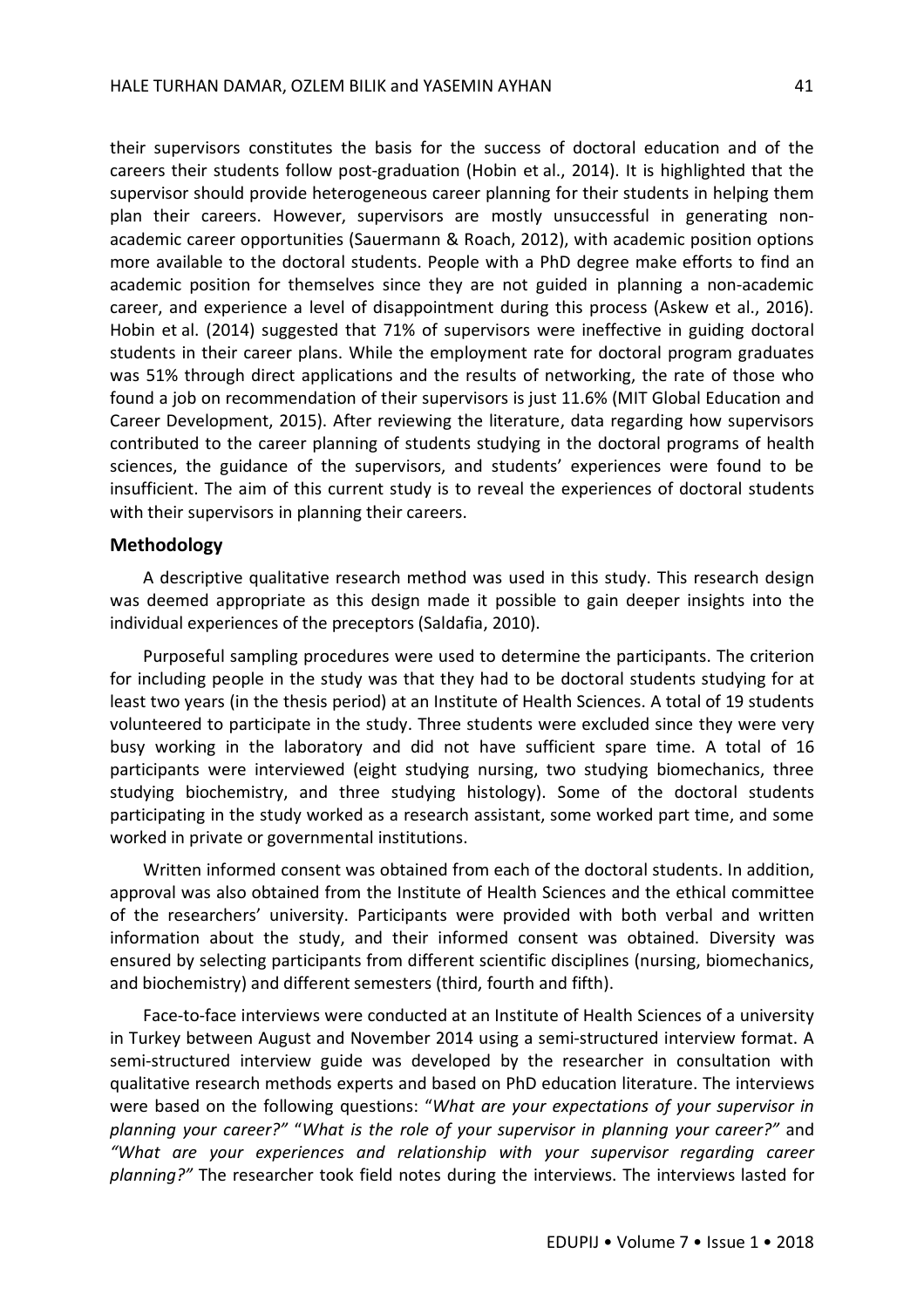an average of 30 minutes. Data were collected up until a point of saturation was achieved and no new content was forthcoming.

Students' personal details, definitive statistics and interviews that were audio-recorded were evaluated using content analysis. The researcher who conducted the interviews listened to the data and then afterwards, all of the recorded audio was transcribed. After reading the written interview transcripts over many times, the researcher coded the data into themes.

Another researcher and a research assistant external to the study listened to the audio recordings and compared them to the researcher's coding results. The researchers each read the statements separately in order to provide content integrity throughout the analysis. By determining the important expressions and statements relevant to the objective of the study, meanings were formed. Themes were then arranged after the formation of the meanings. Additionally, analyses by another researcher not party to the study were also conducted in order to determine the reliability of the coding performed by the earlier researchers. Results of both analyses were then compared.

## **Results**

Five main themes were determined, based on how the supervisors affected the doctoral students in planning their careers. Themes of the study included the following: 1) Satisfaction with Supervisor, 2) Supervisor = God, 3) Supervisor Inadequacy, 4) Students with No Demands and 5) National and Institutional Obstacles. Results for each theme are described in the following sections.

### *Satisfaction With Supervisor*

Doctoral students stated that their supervisors helped them make careers plans such as participating in academic symposiums and congresses and with conducting research. They also implied that they were very satisfied with the help from their supervisor.

*My supervisor always helps me perform activities such as participating in academic congresses and symposiums. I had their help especially with the issue of communicating the topics related to my doctoral thesis to the public and guiding me in what I can do in the time to come.*

*I am very lucky because I am the first and only doctoral student of my supervisor. He/she really pays attention to me.*

Students expressed that they experienced effective communication with their supervisors. They emphasized that effective communication encouraged them as doctoral students to make plans for after their graduation.

*I can freely express myself to my supervisor. We have great communication and talk about my future.*

*As soon as I started my doctoral program, my supervisor asked me what I wanted for my future.*

*My supervisor believes that I can do whatever I plan to do and encourages me… My supervisor has never said 'no' to me. He/she told me I could try and experience whatever I wanted.*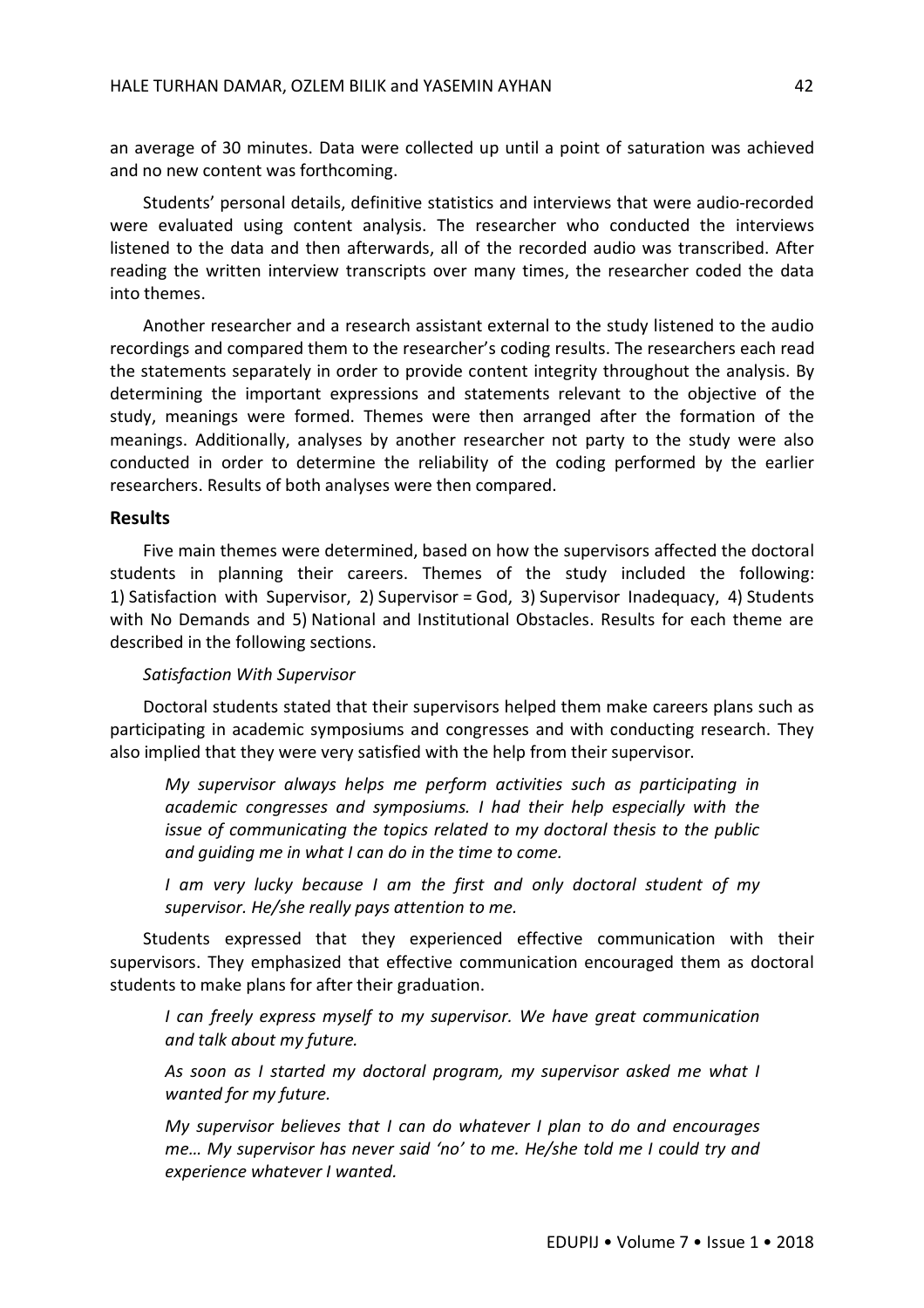## *Supervisor = God*

The students expressed that some supervisors did not pay attention to students' ideas in the planning of the students' careers. Some students stated that they experienced certain demands from their supervisors that were unrelated to their career planning or doctoral programs.

*My supervisor is like a God in my eyes; we do whatever our supervisor wishes. Therefore, only my supervisor thinks about my career. It is not possible for us to ask or tell something to our supervisor.*

*We perform too many unnecessary tasks just because our supervisor wants us to.*

*My supervisor always asks me whether I did this or that. Thus, I feel burned out. I ask myself: 'Is this the doctoral program and career I was dreaming about?'*

## *Supervisor Inadequacy*

Students implied that their supervisors consider PhD programs only in the academic context, and that they do not regard career planning as their duty while providing supervision in addition to PhD education. Their supervisors were not felt to be competent in providing details about the employment opportunities in the industry since they were not in joint projects with the industry, and the competency of the supervisor and the students was at the same level.

*Our supervisors neglect our careers following graduation. They consider the doctoral degree as only an academic degree.*

*The supervisor and the student should conduct joint projects, and the supervisor should help find the necessary monetary aid. However, since our supervisors do not take part in the industry, we cannot either.*

*There is no such thing as career planning among the duties of the supervisors. Therefore, they neglect this.*

*They do not really care about what we will do after we graduate. The supervisor should be the key in planning our careers.*

*A doctoral supervisor should be the bridge between education and the career of doctoral students, but this is unfortunately not the case.*

*Students and the supervisors are on the same level in planning careers. Supervisors should be one step further.*

#### *Students With No Demands*

Some doctoral students stated that career planning is not only the duty of the supervisor but also the responsibility of the student. They suggested that students should demand that their supervisors guide them in planning their careers.

*Career planning is not only the duty of the supervisor; students should demand it and be willing to participate in the planning.*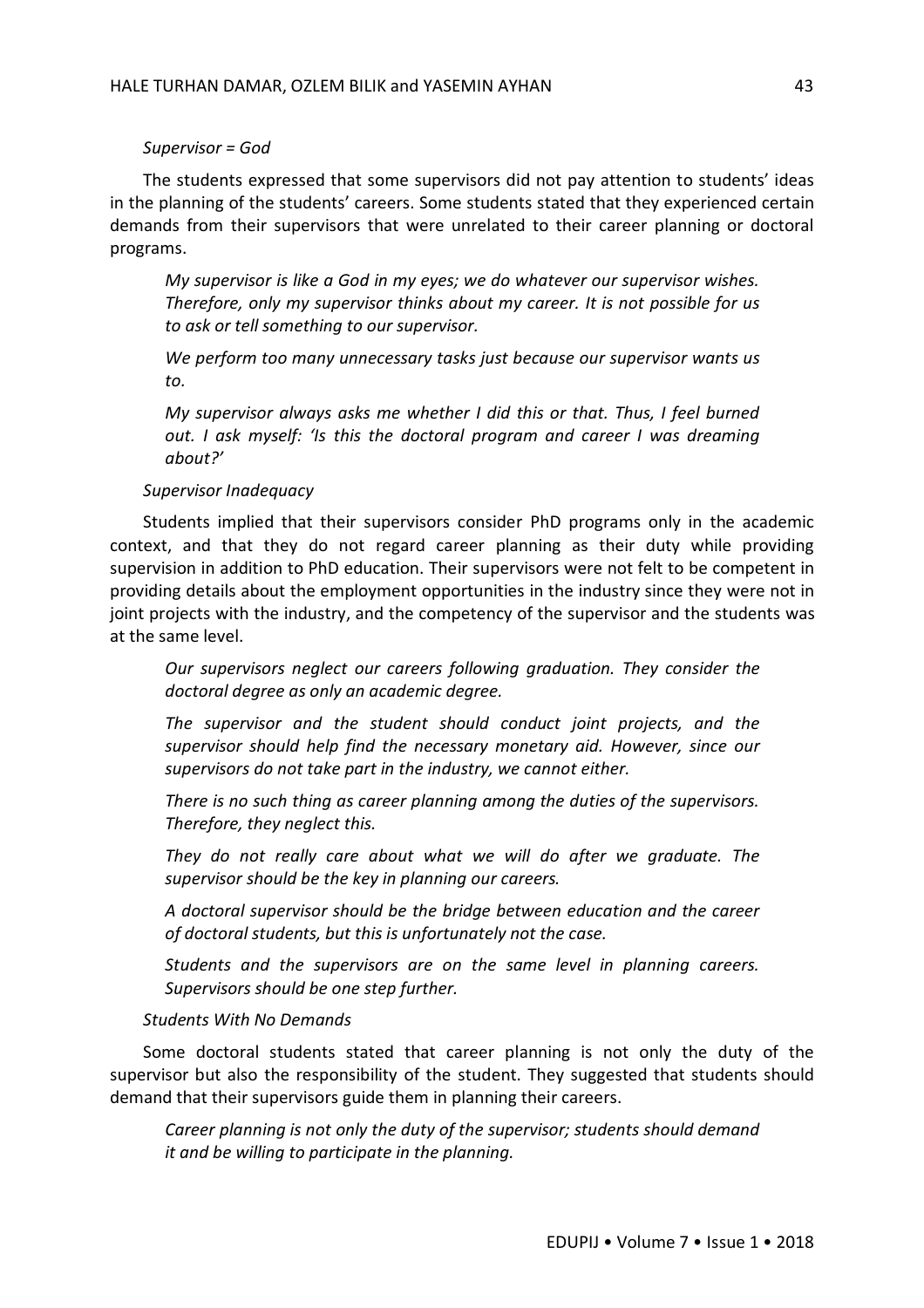*I* do not know whether it is due to the education we are provided or the *system, but we plan to be academic lecturers after we obtain our doctoral degrees.*

*Students should demand it from their supervisors; this is the students' responsibility. Supervisors have too many duties and responsibilities.*

## *National and Institutional Obstacles*

Doctoral students working as academicians stated that the country and the institutions have a limited number of opportunities. They reported that supervisors cannot pay attention to career planning since they have too many students.

*Plans in the country and higher education are not broad enough or sufficient; the Council of Higher Education fails to guide us to different fields.*

*Supervisors have difficulty in paying attention to us since they have too many students. Considering the number of students, it is impossible for supervisors to meet with us to talk about our career plans.*

*Supervisors may not know what to do; training should be provided for them.*

*I am very happy to work in the clinic, but I cannot find any opportunities or aid if I plan to conduct research or a project; therefore, we are inclined to work in academia.*

## **Discussion**

Although the number of people holding a doctoral degree has increased, the majority work as lecturers or researchers following their graduation. However, non-academic sectors and sectors cooperating with the industry need people with a doctoral degree. Students' preferences following their doctoral programs differ due to various reasons such as their own ideas and whether or not their supervisor supported them (Fuhrmann, Halme, Sullivan, & Lindstaedt, 2011; O'Meara, Knudsen, & Jones, 2013). This current study revealed the role of the doctoral supervisor in planning the careers of students studying in doctoral programmes in health sciences and how the supervisors affected the students. Students participating in the study expressed that their supervisors supported academic education throughout their doctoral programs, but failed to direct students towards other sectors. They are also reported that doctoral students should be demanding regarding their career plans, that some supervisors are oppressive and demand non-academic tasks from their students, and that there are deficiencies at the national and institutional level.

Solidarity is an effective tool in socializing the students and determining their identities (Löfström & Pyhaltö, 2012). The doctoral students interviewed implied that supervisors fail to help students plan their careers and explained that underlying reasons include the nonparticipation of supervisors in the industry, a lack of standard supervisory training provided to supervisors, and supervisors only paying attention to doctoral thesis work and just not interested in non-academic career opportunities. In Sauermann and Roach's study (2012), which was similar to the current study, students reported that their supervisors are unsuccessful in guiding them in conducting a non-academic project or establishing or working within a company even when some students plan to pursue a non-academic career (Sauermann & Roach, 2012).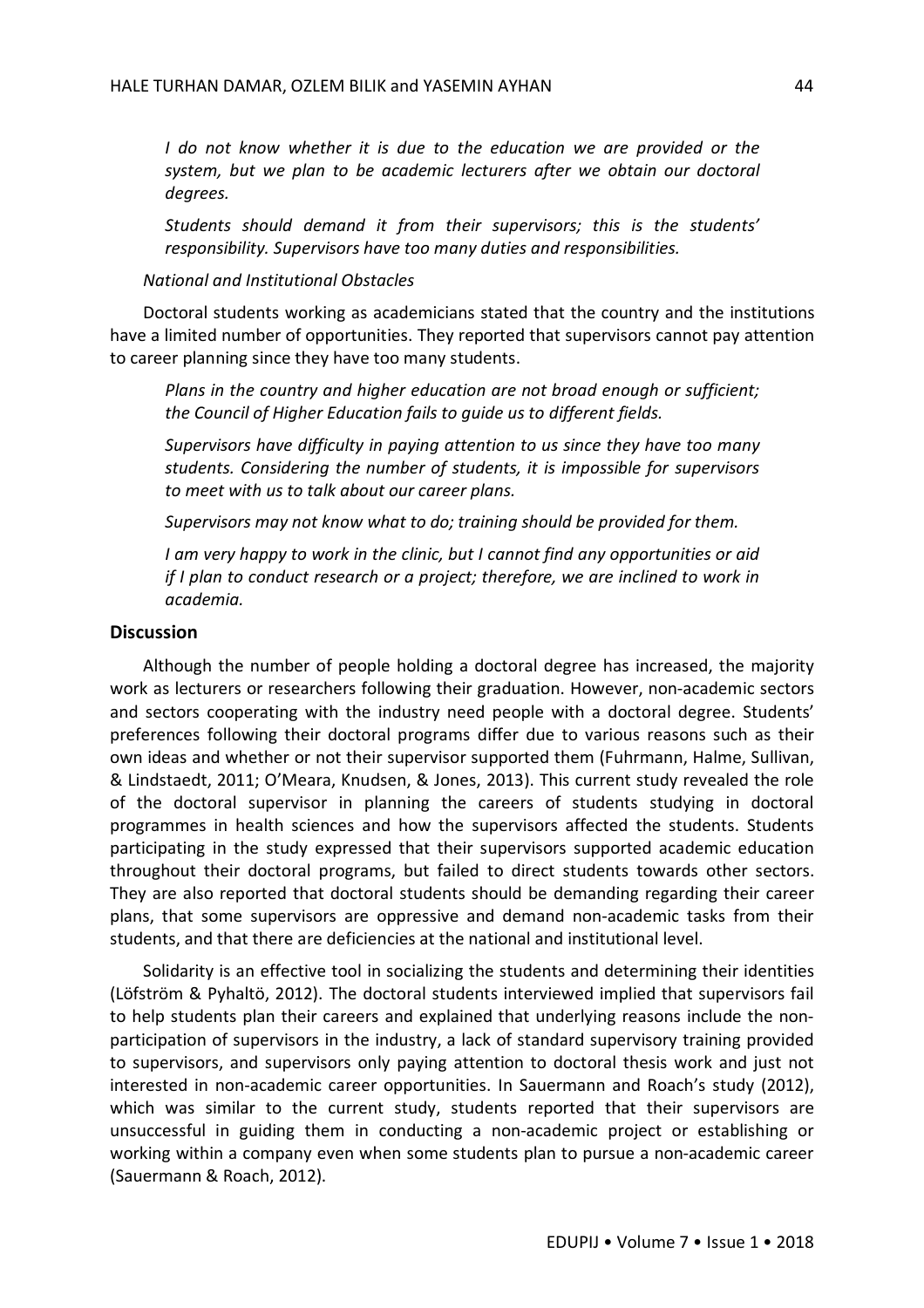In addition to the negative impressions of supervisors, they may also positively impact on their students when helping with career planning. The findings of Lunsford's study (2012), which resemble those of the current study, indicated that students were satisfied with their supervisors while planning their careers and expected their supervisors to help them not only plan their future, but also to find the necessary funding as well as participate in academic congresses and symposiums (Lunsford, 2012). Students were satisfied with their supervisors while planning their careers and during their education, but this level of satisfaction regressed as the years passed.

Students in this study reported that supervisors who talk like they are giving orders and act without considering the careers of the students made a negative impression. The relationship between the supervisors and the students is key in planning students' careers (Fuhrmann et al., 2011; O'Meara et al., 2013). A good relationship between supervisor and student leaves a positive impact on the students. If this relationship is negative, students are likewise negatively affected while searching for funding and aids for their theses and planning their careers following the doctoral programs (Breuninger, Pull, & Pferdmenges, 2012; Gratrix & Barrett, 2017). Students also stated that their supervisors should be more encouraging, share their knowledge and experiences, have the ability to listen and provide feedback and be sincere and thoughtful. Moreover, supervisors should use supportive communication. A failure in the relationship and communication between students and supervisors may negatively affect the students' studies (Denicolo, 2004; Zhao et al., 2007).

The doctoral students who participated in the current study stated that students should be more demanding in planning their careers. Student willingness may also affect their career preferences in both the academic field and non-academic sectors. In a study conducted by Sauermann and Roach (2012), only a few students stated that they were ready to work in the private sector.

Students in the study conducted by Ghadirian, Sayarifard, Majdzadeh, Rajabi, and Yunesian (2014), which is similar to the current study, expressed that their supervisors were lacking in terms of knowledge and communication during their doctoral studies, and that they failed to direct their students towards non-academic fields (Ghadirian et al., 2014). They also suggested that their education should be well supported in order to improve their abilities. Doctoral students emphasize that they are not provided with the education, including courses for technical skills, to be competent in planning their careers (Gibbs & Griffin, 2013). Insufficiencies experienced in finding funds for working in the industry may arise from the obstacles supervisors encounter during the doctoral programs. Such problems are among those faced by academia and in developing countries (Carr, Lhussier, & Chandler, 2010).

## **Conclusion**

This study demonstrated that supervisors evaluate the career plans of doctoral students only on an academic dimension and neglect students' plans for their future. In addition, not only should supervisors make an effort to help students plan their careers, but the students should also demand this help from their supervisors. Institutional policies and the national academic system in Turkey were also found to affect doctoral students' plans for nonacademic careers. While interpreting the outcomes of the study, the doctoral students' inclination to work as academicians should not be ignored since the unemployment rate is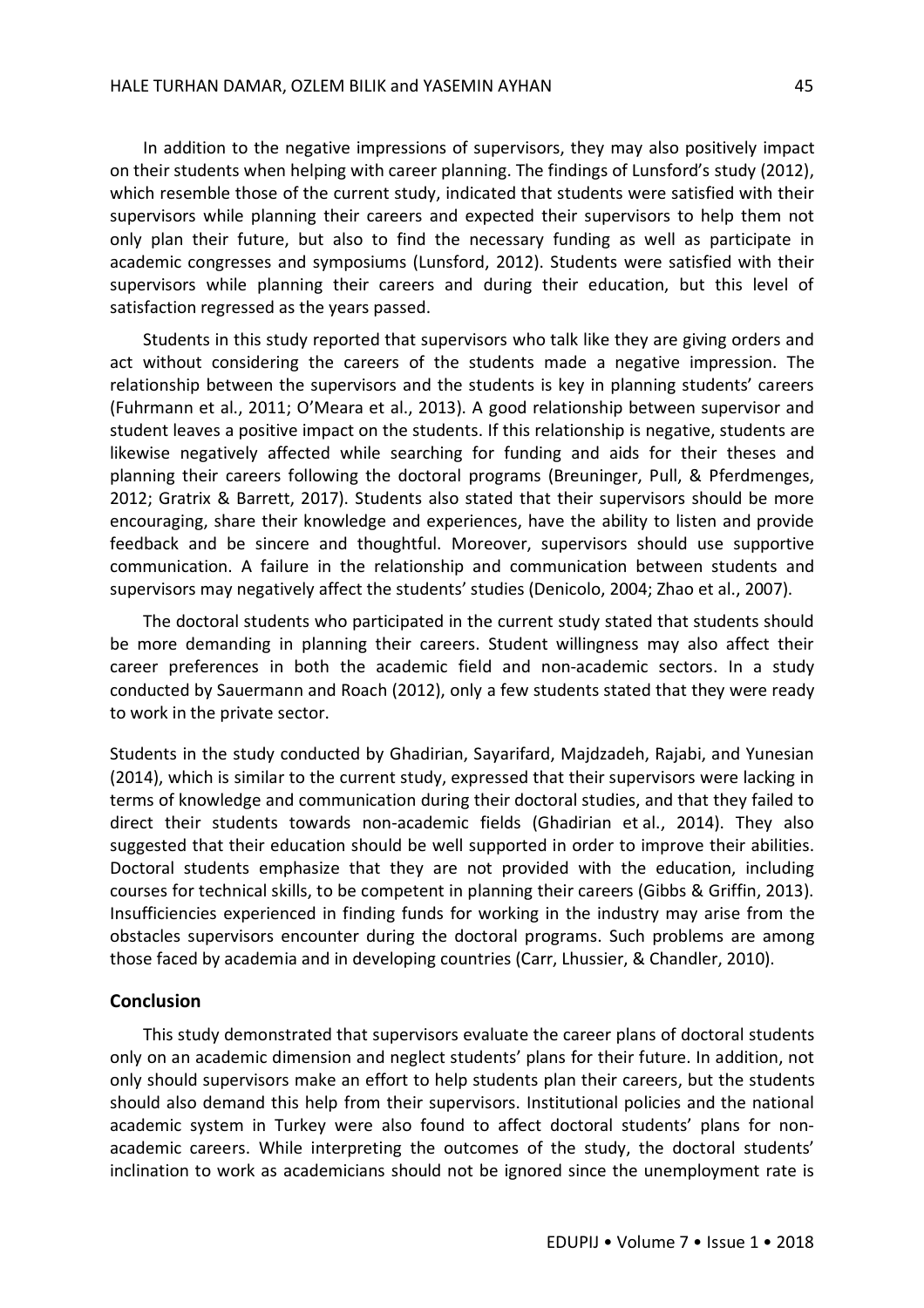high in Turkey, and thus they plan to be employed without experiencing this issue. The outcomes of this study in examining what doctoral students of health sciences experience while planning their careers with their supervisors may contribute to doctoral programs.

## **Limitations**

Since the sample covers only students from health sciences, outcomes cannot be generalized for all doctoral students. Conducting further studies that include the students of social sciences and educational sciences may enrich the literature of this field. The fact that the literature covers a limited amount of studies examining the interactions between the doctoral students and their supervisors made it difficult to write a discussion.

### *Acknowledgements*

The authors express their grateful thanks and appreciation to the individuals who participated in this study.

## *Funding*

This research received no specific grant from any funding agency in the public, commercial, or not-for-profit sectors.

#### **Notes**

Corresponding author: HALE TURHAN DAMAR

## **References**

- Arsenjuk, U., & Vidmar, D. (2015). *Careers paths doctorate holders. Statistical Office of the Republic of Slovenia* (B. Panič, Trans.). Ljubljana: Statistical Office of the Republic of Slovenia. Retrieved from http://www.stat.si/StatWeb/File/DocSysFile/8449/Careerspaths-doctorate-holders.pdf
- Askew, C., Dixon, R., McCormick, R., Callaghan, K., Wang, G. Y., & Shulruf, B. (2016). Facilitators and barriers to doctoral supervision : A case study in health sciences. *Issues in Educational Research, 26*(1), 1-9.
- Auriol, L., Misu, M., & Freeman, R. (2013). *Careers of Doctorate Holders: Analysis of Labour Market and Mobility Indicators (No. 4).* Paris: Organisation for Economic Cooperation and Development.
- Austin, J., & Alberts, B. (2012). Planning Career Paths for Ph.D.s. Science, 337(6099), 1149.
- Barnacle, R., & Dall Alba, G. (2011). Research degrees as professional education ? *Studies in Higher Education, 36*(4), 459-470.
- Boehe, D. M. (2016). Studies in Higher Education Supervisory styles : a contingency framework Supervisory styles : a contingency framework. *Studies in Higher Education, 41*(3), 399-414.
- Breuninger, S., Pull, K., & Pferdmenges, B. (2012). Like father(s), like son(s): Does the Relation between Advisor and Student Productivity Persist on Group Level? *Zeitschrift Für Personalforschung, 26*(4), 331-345.
- Carr, S. M., Lhussier, M., & Chandler, C. (2010). The supervision of professional doctorates: Experiences of the processes and ways forward. *Nurse Education Today, 30,* 279-284.
- Denicolo, P. (2004). Doctoral supervision of colleagues : peeling off the veneer of satisfaction and competence. *Studies in Higher Education,* 29(6), 693-707.